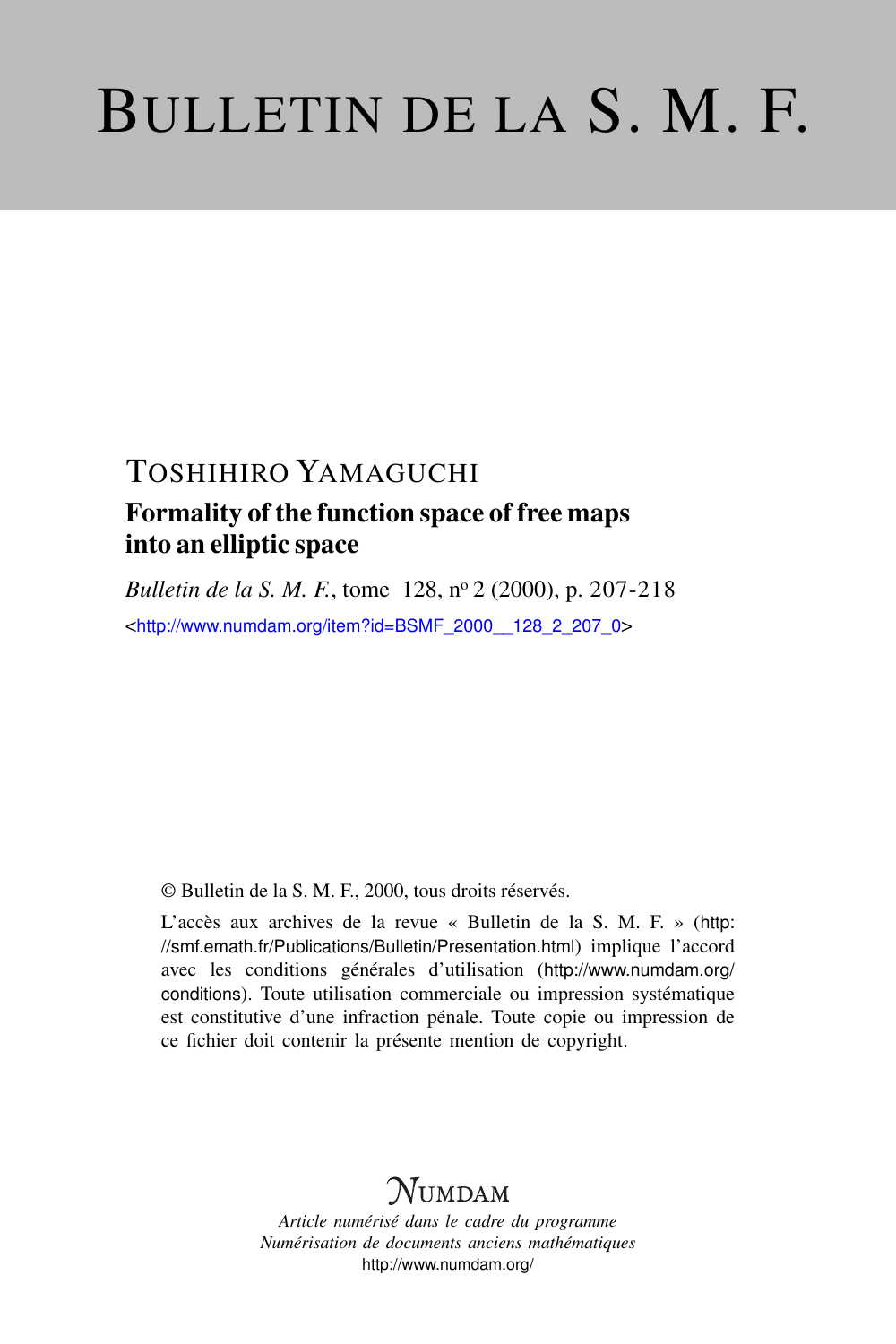*Bull. Soc. math. France,* 128, 2000, p. 207-218.

### **FORMALITY OF THE FUNCTION SPACE OF FREE MAPS INTO AN ELLIPTIC SPACE**

BY TOSHIHIRO YAMAGUCHI (\*)

ABSTRACT. — Let X be an *n*-connected elliptic space and Y a non rationally contractible, finite-type, q-dimensional CW complex, where  $q \leq n$ . We show that the function space  $X^Y$  of free maps from Y into X is formal if and only if the rational cohomology algebra  $H^*(X;Q)$  is free, that is, *X* has the rational homotopy type of a product of odd dimensional spheres.

RÉSUMÉ. — FORMALITÉ DES ESPACES DE FONCTIONS LIBRES DANS UN ESPACE ELLIP-TIQUE. — Soient *X* un espace elliptique n-connexe et *Y* un CW complexe non rationnellement contractile, de type fini et de dimension  $q \leq n$ . Nous montrons que l'espace  $X<sup>Y</sup>$  des fonctions libres de Y dans X est formel si et seulement si l'algèbre  $H^*(X, Q)$  est libre, *i.e.* X a le type d'homotopie rationnelle d'un produit de spheres de dimensions impaires.

#### **1. Introduction**

D. Sullivan's minimal model (AY, *d)* satisfies a nilpotence condition on d, *i.e.,* there is a well ordered basis  $\{v_i\}_{i \in I}$  of *V* such that,  $i < j$  if deg  $v_i <$  deg  $v_j$  for each  $i, j \in I$  and  $d(v_i) \in \Lambda V_{\leq i}$ . Here  $V_{\leq i}$  denotes the subspace of V generated by basis elements  $\{v_j; j \in I, j < i\}$ . According to [9, Def. 1.2],  $(\Lambda V, d)$  is called *normal* if  $\text{Ker}[d|_V] = \text{Ker}(d|_V)$  where

 $\text{Ker}\left[d_{|V}\right]$ : = { $v_i \in V$ ;  $i \in I$ ,  $d(v_i)$  is cohomologus to zero in  $(\Lambda V_{\leq i}, d)$  }.

Let F, E and B be connected nilpotent spaces and let  $\mathcal{M}(B)$  be a normal minimal model. In this paper, we say that a rational fibration [7, p. 200]

 $(*)$  Texe recu le 8 fécrier 1999, revisé le 3 juin 1999, accepté le 25 juin 1999.

T. YAMAGUCHI, University Education Center, University of the Ryukyus, Nishihara-cho, Okinawa 903—0213 (Japan). Email: t-yama@math.okayama-u.ac.jp.

Mathematics Subject Classification: 55P62.

Keywords: Sullivan's minimal model, formal, function space, elliptic space.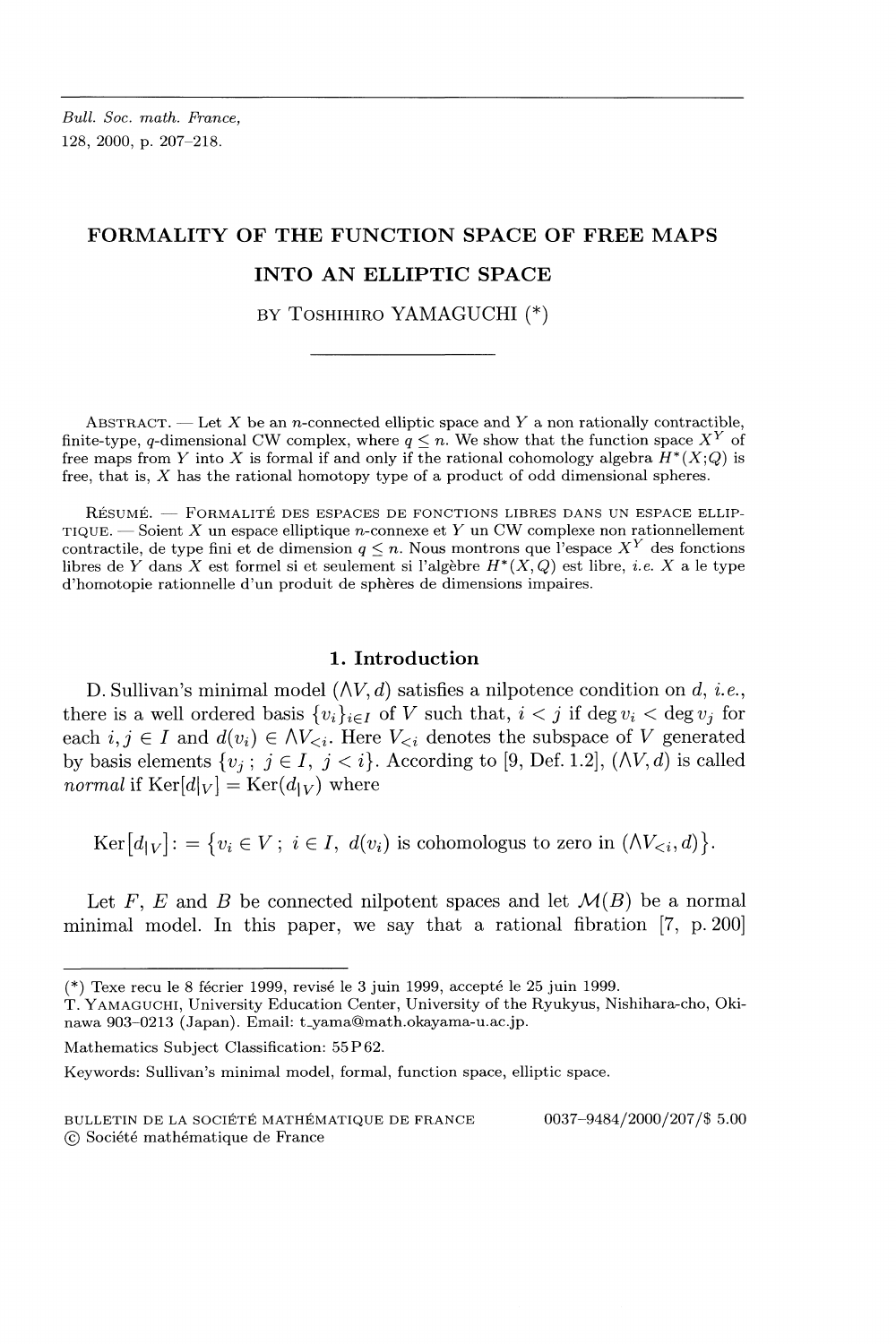$F \stackrel{i}{\longrightarrow} E \stackrel{\pi}{\longrightarrow} B$  is *M.N* if there is a KS-extension:

(1.1)  
\n
$$
\begin{array}{ccc}\n\mathcal{M}(B) & \xrightarrow{\text{inclusion}} & (\mathcal{M}(B) \otimes \wedge V, D) & \xrightarrow{\text{projection}} & (\wedge V, \overline{D}) \\
\downarrow \simeq & & \downarrow \simeq & & \downarrow \simeq \\
A^*(B) & \xrightarrow{\pi^*} & A^*(E) & \xrightarrow{\qquad i^*} & A^*(F)\n\end{array}
$$

in which  $(M(B) \otimes \wedge V, D)$  is minimal (*i.e.*, *D* is decomposable) and normal by a suitable change of KS-basis. Here  $A^*(X)$  denotes the rational de-Rham complex of a space X,  $\mathcal{M}(F) \cong (\wedge V, \overline{D})$  and " $\simeq$ " means quasi-isomorphic, *i.e.*, the map induces an isomorphism in cohomology. We remark that "M.N" is a characteristic of the rational fibration but not of the total space.

Many rational fibrations are M.N. For example, the rational fibration given by a KS-extension:

$$
(\mathcal{N}(x,y),0)\longrightarrow (\mathcal{N}(x,y,z),D)\longrightarrow (\mathcal{N}z,0)
$$

with  $|x| = 3$  (where  $|v|$  means deg(v) for  $v \in V$ ),  $|y| = 3$ ,  $|z| = 5$  and  $D(z) = xy$ is M.N. Of course, any rationally trivial fibration is M.N. On the other hand, many rational fibrations are not M.N. For example, in the KS-model of the Hopf fibration  $S^3 \to S^7 \to S^4$ , the model of the total space  $(\mathcal{M}(S^4) \otimes \wedge (x_3), D)$  with  $|x_3| = 3$  is not even minimal. The rational fibration given by a KS-extension:

$$
(\wedge(x,y),d)\longrightarrow(\wedge(x,y,z),D)\longrightarrow(\wedge z,0)
$$

with  $|x| = 2$ ,  $|y| = 5$ ,  $|z| = 3$ ,  $D(x) = d(x) = 0$ ,  $D(y) = d(y) = x^3$  and  $D(z) = x^2$ is minimal but can not be normal by any change of KS-basis.

In the following, a fibration means a rational fibration. A nilpotent space *X* or the minimal model  $\mathcal{M}(X)$  is called (rationally) *formal* if there is a quasiisomorphism from  $\mathcal{M}(X)$  to  $(H^*(X;Q),0)$  (see [3]). The reason we consider M.N-type fibrations is that we can then state a necessary (but perhaps not sufficient) condition for the formality of the total space as in  $[3, Thm4.1]$  when the base space is formal (see Lemma 2.3).

A fibration  $F \to E \to B$  is called:

•  $\sigma$ *·F* if it has a rational section;

• *W.H.T* if  $\pi_*(E) \otimes Q = (\pi_*(B) \otimes Q) \oplus (\pi_*(F) \otimes Q)$  for the rational number field *Q* and

• *H.T* if it is rationally trivial (see [11]).

TOME  $128 - 2000 - y^{\circ}2$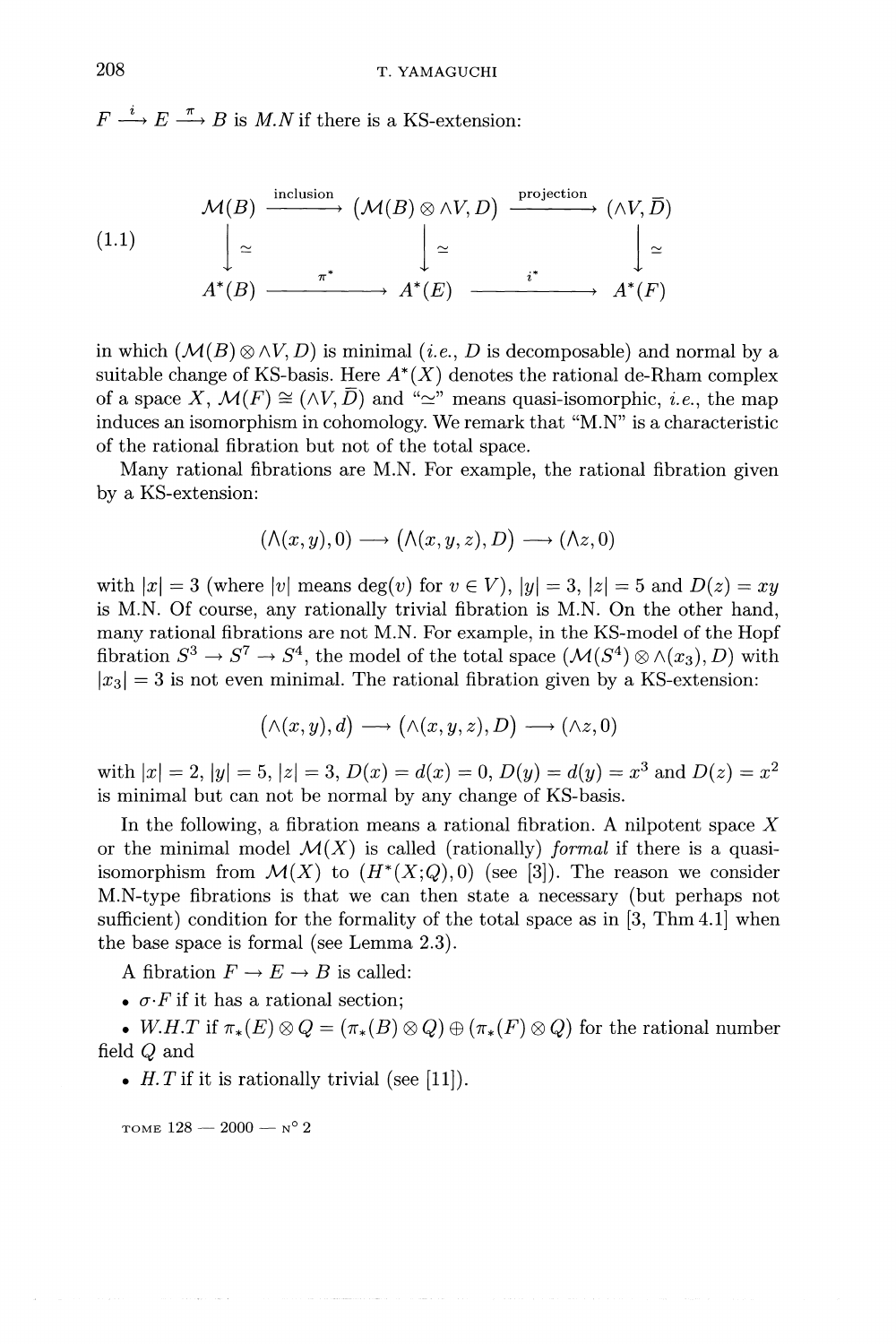The following lemma expresses the relations among these different types of fibrations.

LEMMA 1.1.

1) *"M.N" is embedded in the sequence of implications:*

$$
\sigma \cdot F \Longrightarrow M.N \Longrightarrow W.H.T,
$$

*where the reversed implications are false in general.*

2) If a fibration  $F \to E \to B$  is  $\sigma \cdot F$  and E is formal, then B is formal *(compare* [4, Lemme 2])

Our object of interest is the function space  $X<sup>Y</sup>$  of free, continuous maps from a connected space *Y* into a connected space *X,* endowed with the compact-open topology. Observe that  $X<sup>Y</sup>$  is infinite dimensional and is connected if X is n connected and *Y* is a  $q$ -dimensional CW-complex, where  $q \leq n$ . Furthermore,  $X^Y$  is the total space of the fibration

$$
(*)\qquad \qquad (X,*)^{(Y,*)}\longrightarrow X^{Y}\xrightarrow{\pi} X,
$$

where  $(X, *)^{(Y, *)}$  is the function space of pointed maps, and  $\pi$  is the evaluation at the base point. We know that  $(*)$  has a section *s*, where  $s(x)$  is the constant map at x. Therefore (\*) is  $\sigma$ -F. When  $Y = S^1$ , N. Dupont and M. Vigué-Poirrier proved the following formality result.

THEOREM (see [4, Théorème]). — Let X be a simply connected space where  $H^*(X;Q)$  *is finitely generated. Then*  $X^{S^1}$  *is formal iff*  $H^*(X;Q)$  *is free, i.e., X has the rational homotopy type of a product of Eilenberg Maclane spaces.*

Our goal in this article is to generalize the theorem of Dupont and Vigue-Poirrier to  $X<sup>Y</sup>$ , when *Y* is of finite-type, *i.e.*,  $\pi_i(Y) \otimes Q$  is finite-dimensional for all *i*, provided that X is elliptic, *i.e.*, the total dimensions of  $H^*(X;Q)$ and  $\pi_*(X) \otimes Q$  are finite. More precisely, we prove the following theorem.

THEOREM 1.2. — *Let X be an n-connected elliptic space, and let Y be a non rationally contractible, finite-type, q-dimensional CW complex, where*  $q \leq n$ *. Then*  $X^Y$  *is formal iff*  $H^*(X;Q)$  *is free, i.e.,* X has the rational homotopy type *of a product of odd dimensional spheres.*

In proving Theorem 1.2, we use a model due to Brown and Szczarba [2] for the connected component in  $X^Y$  of a map  $f:Y \to X$ , which is constructed from minimal models of  $X, Y$  and  $f$ . We remark that, under the hypotheses of Theorem 1.2, this *non-formalizing tendency* of *X<sup>Y</sup>* does not depend on the rational homotopy type of *Y.* We cannot easily relax the connectivity hypothesis.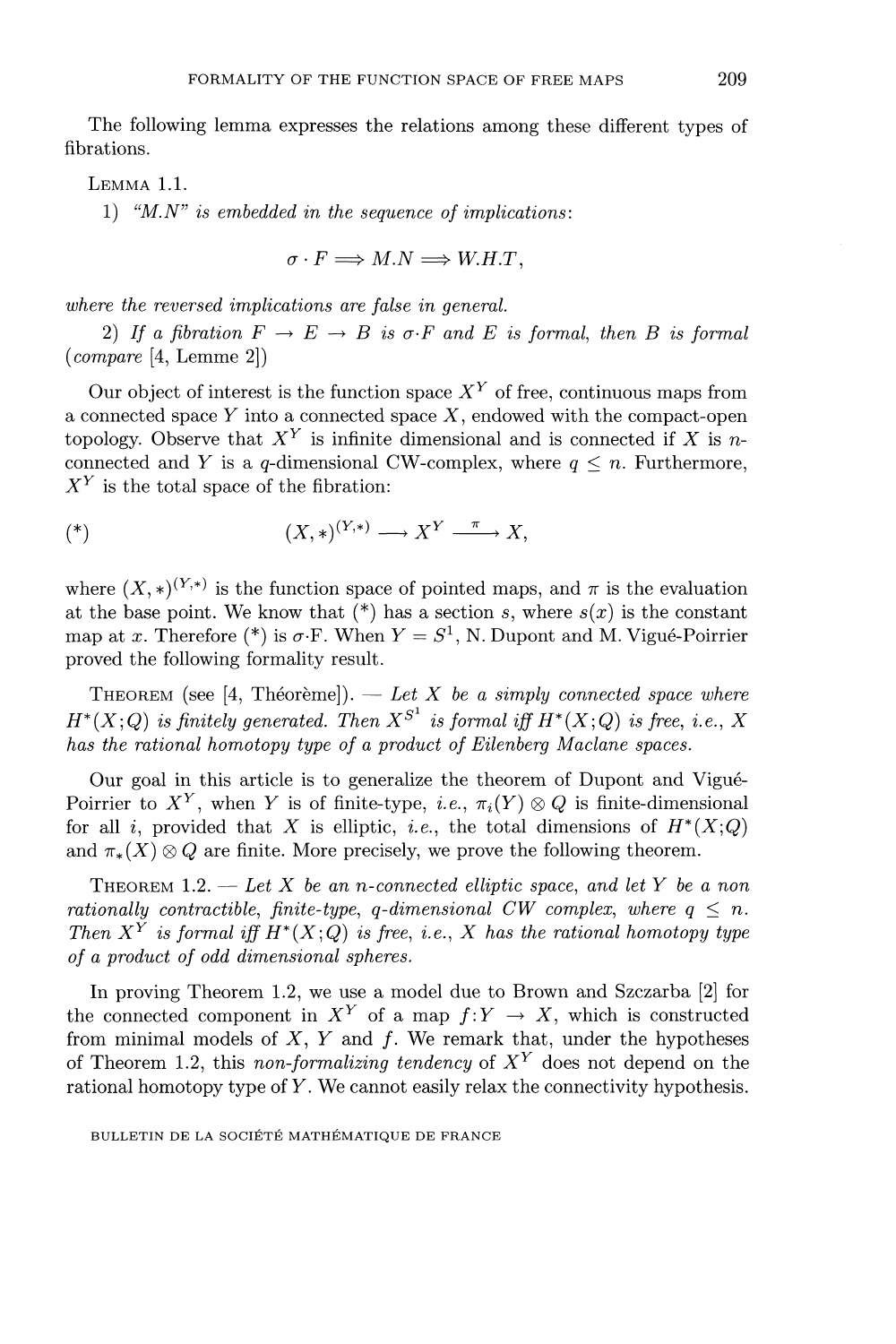For example, when  $X = \mathbb{CP}^2$  and  $Y = S^3$ , we can see  $X^Y_{(0)} \simeq (\mathbb{CP}^2 \times K(Q, 2))_{(0)}$ by the calculation in [2]. In particular,  $X_{(0)}^Y$  is formal even though X does no have the rational homotopy type of a product of odd dimensional spheres. Also we must consider each connected component of *X<sup>Y</sup>* in the general case.

In the following sections, our category is CDGA, that is, the objects are commutative differential graded algebras (cdga) over Q, and the morphisms are maps of differential graded algebra. Also,  $H^*$  ( $\cdot$ ) means  $H^*$  ( $\cdot$ ; Q) and  $I(S)$  denotes the ideal in the algebra A generated by a basis of a subspace *S* in *A.* When *B* is a subalgebra of A and both A and B contain S, then  $I(S)$  denotes the ideal in the algebra A and  $I_B(S)$  the ideal in the algebra B, unless otherwise noted.

#### **2. Two changes of KS-basis**

When a cdga A is formal, we can choose a minimal model  $\mathcal{M} = (\Lambda V, d)$  of A such that  $V = \text{Ker}(d_{1V}) \oplus \text{Ker}(\psi_{1V})$  for a quasi-isomorphism  $\psi: \mathcal{M} \to (H^*(\mathcal{A}), 0)$ . Therefore, according to  $[3, Thm 4.1]$ , A is formal iff there is a complement *N* to Ker( $d_{|V}$ ),  $V = \text{Ker}(d_{|V}) \oplus N$ , such that any *d*-cocycle of  $I(N)$  is *d*exact. We remark this  $\mathcal{M}'$  must be a normal minimal model. Conversely, if  $\mathcal{M} = (\Lambda V, d)$  is a normal minimal model and formal,  $H^*(\mathcal{M})$  is generated by  $Ker(d<sub>|V</sub>)$  as an algebra (see [9, Lemma 1.8]). Therefore for any quasi-isomorphism  $\psi: \mathcal{M} \to (H^*(\mathcal{A}), 0)$ , we have  $V = \text{Ker}(d|_V) \oplus \text{Ker}(\psi|_V)$ .

Following [8, p.5], we use the term "change of KS-basis" in this paper as follows. Suppose that

$$
(B^*, d_B) \longrightarrow (B^* \otimes \Lambda V, \delta) \longrightarrow (\Lambda V, \overline{\delta})
$$

is a KS-extension with KS-basis  $\{v_i\}_{i \in I}$ , *i.e.*, a well-ordered basis of *V* such that  $i < j$  if  $|v_i| < |v_j|$  for each  $i, j \in I$  and  $\delta(v_i) \in B^* \otimes \Lambda V_{\leq i}$ . Define a map of algebras  $\phi: B^* \otimes \Lambda V \to B^* \otimes \Lambda V$  by setting

$$
\phi_{|B} = id_B
$$
 and  $\phi(v_i) = v_i + \chi_i$ 

on basis elements of V, where  $\chi_i \in B^* \otimes \Lambda V_{\leq i}$  (To be exact, this is different from the definition of "KS-change of basis" of  $[8, p.5]$  since  $\chi_i$  may not be contained in  $B^+\otimes \Lambda V$ .) Finally, define a new differential D on  $B^*\otimes \Lambda V$  by

$$
D = \phi^{-1} \circ \delta \circ \phi.
$$

Then we have an isomorphism of KS-extensions

$$
(B^*, d_B) \xrightarrow{\text{incl.}} (B^* \otimes \wedge V, D) \xrightarrow{\text{proj.}} (\wedge V, \overline{D})
$$
  

$$
\downarrow = \qquad \qquad \phi \downarrow \cong \qquad \qquad \overline{\phi} \downarrow \cong
$$
  

$$
(B^*, d_B) \xrightarrow{\text{incl.}} (B^* \otimes \wedge V, \delta) \xrightarrow{\text{proj.}} (\wedge V, \overline{\delta}),
$$

where  $D_{|B^*} = \delta_{|B^*} = d_B$ .

TOME  $128 - 2000 - N^{\circ} 2$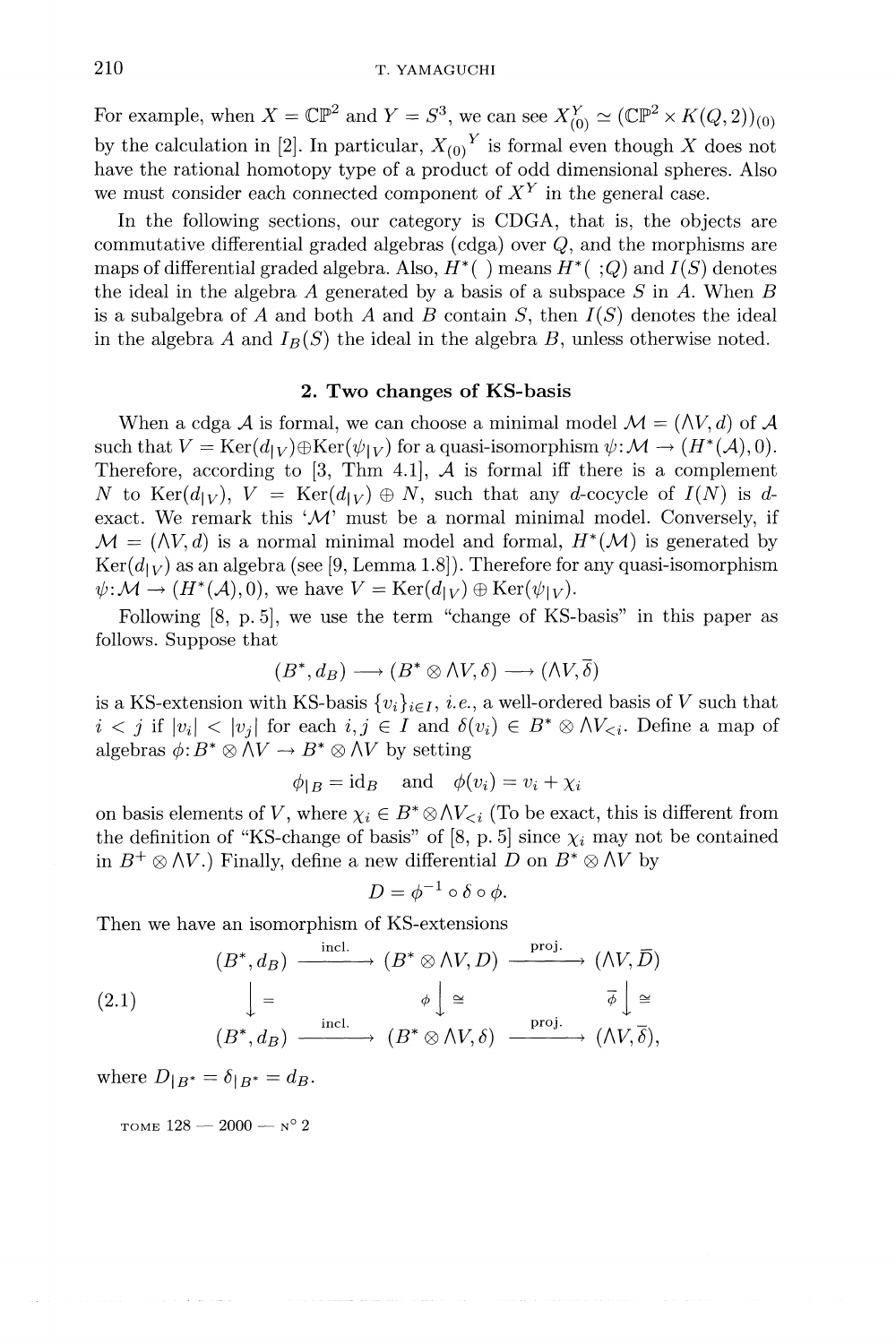In this section we introduce two changes of KS-basis. If the fibration  $(1.1)$  is In this section we introduce two changes of KS-basis. It the fibration (1.1) is M.N, the normal minimal model  $\mathcal{M}(E) \cong (\mathcal{M}(B) \otimes \Lambda V, D)$  is given by a change of KS-basis that we denote  $\phi_1$ , one of two basis changes

#### *Proof of Lemma 1.1.*

1) The implication  $(\sigma \cdot F \Rightarrow M.N)$  is given in terminology of (1.1) with KS-<br>basis  $\{v_i\}_{i \in I}$  as follows. We know that (1.1) is  $\sigma \cdot F$  iff  $Dv - \overline{D}v \in \mathcal{M}^+(B) \otimes \Lambda^+V$ basis  $\{v_i\}_{i \in I}$  as follows. We know that (1.1) is  $\sigma \cdot F$  iff  $Dv - \overline{D}v \in \mathcal{M}^+(B) \otimes \Lambda^+ V$  for  $v \in V$  (see [10, VI.6.(1)]). Therefore the minimality follows. Suppose there are  ${v_i}_{i \in J}$  with  $J \subset I$  such that  $Dv_i$  is cohomologous to 0. For  $i \in J$ , we can change  $\{v_i\}_{i \in J}$  with  $J \subset I$  such that  $Dv_i$  is cohomologous to 0. For  $i \in J$ , we can chang KS-basis inductively, as  $\phi_1(v_i) = v_i - \chi_i$  if  $Dv_i = D(\chi_i)$  where  $\chi_i \in B^* \otimes \Lambda V_{\leq i}$ KS-basis inductively, as  $\phi_1(v_i) = v_i - \chi_i$  i<br>and  $\phi_1(v_i) = v_i$  for  $i \in I - J$ . Put  $\widetilde{D} = \phi_1^{-1}$ and  $\phi_1(v_i) = v_i$  for  $i \in I - J$ . Put  $\widetilde{D} = \phi_1^{-1} \circ D \circ \phi_1$  and then we have  $\widetilde{D}(v_i) = 0$ for  $i \in J$ . Thus we have  $\text{Ker}[\widetilde{D}_{|V}] = \text{Ker}(\widetilde{D}_{|V})$ . We put again  $D = \widetilde{D}$ . Since again  $Dv - \overline{D}v \in \mathcal{M}^+(B) \otimes \Lambda^+ V$  for  $v \in V$ , we have for  $\mathcal{M}(B) = (\Lambda V_B, d_B)$ 

$$
Ker[D_{|V_B}] = Ker[d_{B|V_B}] = Ker(d_{B|V_B}) = Ker(D_{|V_B}).
$$

The implication  $(M.N \Rightarrow W.H.T)$  is clear from the decomposability of *D*. On the other hand, the first and last examples in Section 1 provide counter-examples to the first and second converses, respectively.

2) From 1), we can assume  $(\Lambda(V_B \oplus V), D)$  of (1.1) is minimal and normal. Since *E* is formal, there is a complement *N* to  $\text{Ker}(D_{|V_B\oplus V})$  in  $V_B\oplus V$  such that any D-cocycle of  $I(N)$  is D-exact since  $H^*(E)$  is generated by Ker(D<sub>|V<sub>e</sub>  $\alpha$ )</sub> that any D-cocycle of  $I(N)$  is D-exact since  $H^*(E)$  is generated by  $\text{Ker}(D_{|V_B\oplus V})$ <br>(see [3], [9]). Then  $N \cap V_B$  is a complement to  $\text{Ker}(D_{|V_B}) = \text{Ker}(d_{B|V_B})$  in  $V_B$ (see [3], [9]). Then  $N \cap V_B$  is a complement to  $\text{Ker}(D_{|V_B}) = \text{Ker}(d_{B|V_B})$  in  $V_B$ <br>From  $(D - \overline{D})(V) \subset \Lambda^+ V_B \otimes \Lambda^+ V$  and  $D_{|V_B} = d_B$ , we see any  $d_B$ -cocycle of  $I_B(N \cap V_B)$  is  $d_B$ -exact, where  $I_B(S)$  is the ideal of  $\Lambda V_B$  generated by a subset *S* of  $V_B$ . The formality of *B* follows again from [3, Thm 4.1].

As in the proof of Lemma 1.1, part 1), given any KS-extension  $(1.1)$ , we can change KS-basis

$$
\phi_1: (\wedge (V_B \oplus V), \widetilde{D}) \cong (\wedge (V_B \oplus V), D)
$$

so that  $\text{Ker}[\widetilde{D}_{|V}] = \text{Ker}(\widetilde{D}_{|V})$ . We put again  $D = \widetilde{D}$ .

Next we introduce the second type change of KS-basis, which we denote  $\phi_2$ .

LEMMA 2.1. - Let E be a formal space and  $F \to E \to B$  a W.H.T fibra*tion, with KS-model*  $(\Lambda V_B,d_B) \to (\Lambda (V_B \oplus V),D) \to (\Lambda V,\overline{D})$ . Then, for any *complement* N to  $\text{Ker}(D_{|V})$  *in V, there is a change KS-basis* 

$$
\phi_2\colon (\wedge(V_B\oplus V),\widetilde{D})\cong (\wedge(V_B\oplus V),D)
$$

such that any  $\widetilde{D}$ -cocycle of  $I(N)$  is  $\widetilde{D}$ -exact.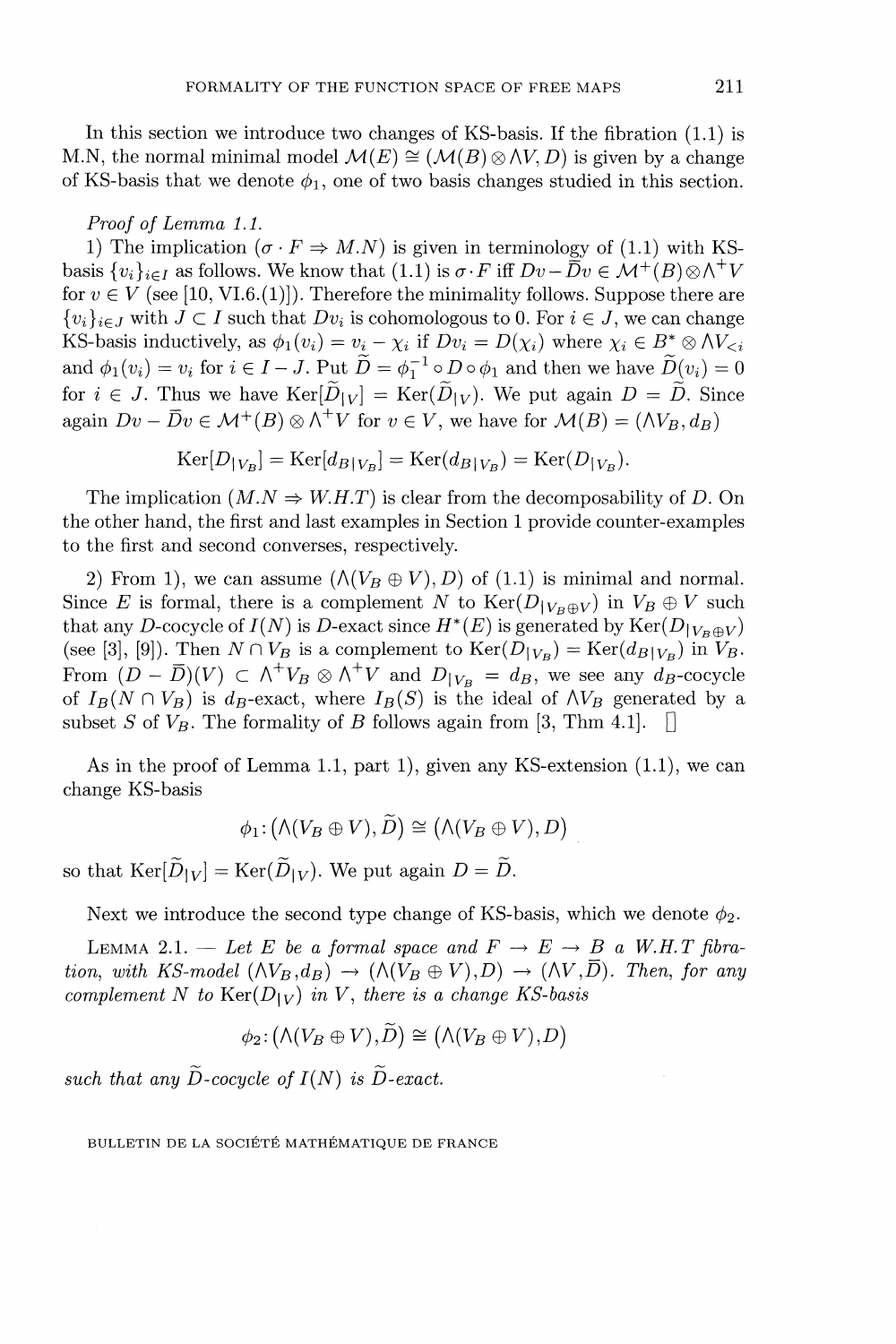*Proof.* — Since the fibration is W.H.T,  $(\wedge (V_B \oplus V), D)$  is a minimal model of E with a KS-basis  $\{v_i\}_{i\in I}$  of V. Let  $\psi:((\Lambda(V_B \oplus V),D) \to (H^*(E),0)$  be a quasi-isomorphism and  $K = \text{Ker}(\psi|_V)$  with the sub-KS-basis  $\{v_i\}_{i \in I_1}$ . Then K is a complement of  $\text{Ker}(D_{|V})$  in *V* such that any *D*-cocycle of  $I(K)$  is *D*-exact (see [3], [9]). Let  $\{v_j\}_{j \in I_2}$  be the sub-KS-basis of  $\text{Ker}(D_{|V})$  where we assume that *I* is indexed by  $i > j$  if  $|v_i| = |v_j|$  for  $i \in I_1$  and  $j \in I_2$ . Here  $I = I_1 \cup I_2$  and  $I_1 \cap I_2 = \phi$ . Then we can choose a basis of the given complement N to Ker( $D_{|V}$ ) as  $\{v_i + \sum_{j \in J_i} a_{ij} v_j\}_{i \in I_1}$  with some  $a_{ij} \in Q$ . Here  $J_i = \{j \in I_2; |v_j| = |v_i|\}.$ 

There is a regular linear transformation 
$$
\phi_2: V \to V
$$
 given by  
\n
$$
\phi_2(v_i) = v_i - \sum_{j \in J_i} a_{ij} v_j \text{ for } i \in I_1 \text{ and } \phi_2(v_j) = v_j \text{ for } j \in I_2.
$$

Extend it to an algebra map

 $\phi_2: \bigwedge(V_B \oplus V) \longrightarrow \bigwedge(V_B \oplus V)$ 

by  $\phi_{2|V_B} = \text{id}_{V_B}$  and define  $\widetilde{D} = \phi_2^{-1}D\phi_2$ . Then N is also a complement to  $\text{Ker}(\widetilde{D}_{|V})$  in V and equals  $\text{Ker}(\psi\phi_{2|V})$ . If an element w of  $I(N)$  is a  $\widetilde{D}$ -cocycle, then  $[w] = \psi \phi_2(w) = 0$  and w is D-exact since  $\psi^* \phi_2^*$  is an isomorphism on cohomology and  $\text{Ker}[\widetilde{D}_{|V}] = \text{Ker}(\widetilde{D}_{|V})$ .

COROLLARY 2.2. — Let  $\mathcal{M} = (\Lambda V, d)$  be a normal minimal model. If  $\mathcal{M}$  is *formal, for any complement N to*  $\text{Ker}(d_{|V})$  *there is a change of basis*  $(\Lambda V, d) \cong$  $(\Lambda V,d)$  of V so that any  $\tilde{d}$ -cocycle of  $I(N)$  is  $\tilde{d}$ -exact.

*Proof.* — It follows by applying Lemma 2.1 when the base space is the onepoint space. *\]*

Let a fibration  $F \to E \to B$  be M.N. Let  $\mathcal{M}(B) = (\Lambda V_B, d_B)$  be normal and  $(\Lambda V_B,d_B) \stackrel{i}{\longrightarrow} (\Lambda (V_B \oplus V),D)$  a KS-extension, which is normal by a suitable KS-basis change  $\phi_1$ . Let *B* be formal. Then there is a quasi-isomorphism  $\rho_B:(\Lambda V_B,d_B)\to (H^*(B),0)$  embedded in the commutative diagram:

(2.2) 
$$
\begin{array}{ccc}\n(\wedge V_B, d_B) & \xrightarrow{i} & (\wedge (V_B \oplus V), D) \\
& \downarrow \rho & & \downarrow \rho \\
& (H^*(B), 0) & \xrightarrow{i'} & (H^*(B) \otimes \wedge V, D'),\n\end{array}
$$

which is push out in CDGA, *i.e.*,  $D'_{|V}$ : =  $(\rho_B \otimes 1) \circ D_{|V}$ . Here *i* and *i'* are inclusions and  $\rho$  is a quasi-isomorphism since  $\rho_B$  is [1]. There is a complement  $N_B$ to Ker( $d_{B|V_B}$ ) in  $V_B$  such that any  $d_B$ -cocycle of  $I_B(N_B)$  is  $d_B$ -exact (see [3], [9]). We remark that

$$
N_B = \text{Ker}(\rho_{B|V_B}) = \text{Ker}(\rho_{|V_B \oplus V}).
$$

TOME  $128 - 2000 -$  N° 2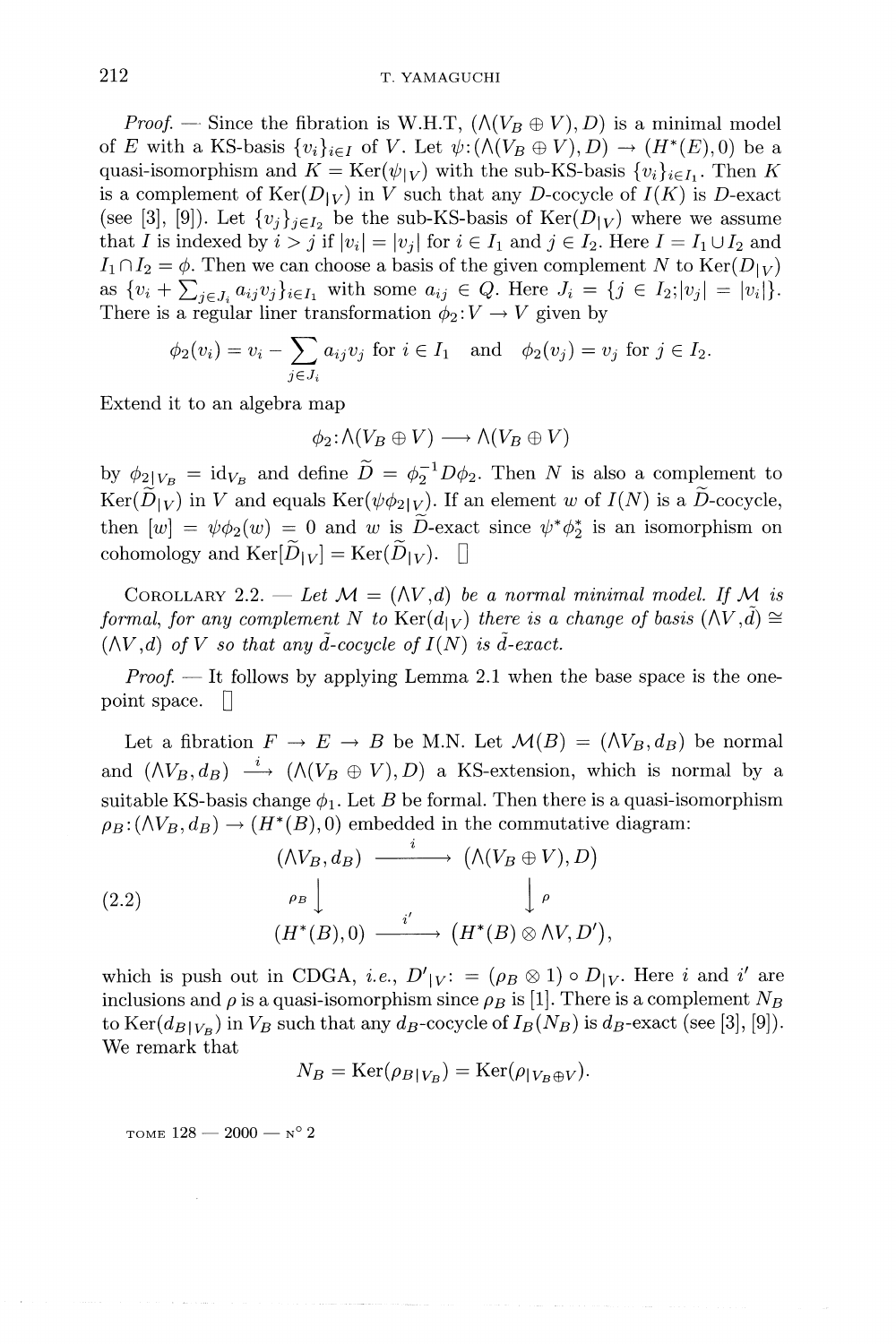LEMMA 2.3. — Let E and B be formal spaces and  $F \to E \to B$  be an M.N *fibration, with KS-model*  $(\Lambda V_B,d_B) \to (\Lambda (V_B \oplus V),D) \to (\Lambda V,\overline{D})$ . Then, for *any complement* N to  $\text{Ker}(D_{|V})$  *in* V, there is a change of KS-basis

$$
\phi_2\colon (\bigwedge(V_B\oplus V),\widetilde{D})\cong \bigl(\bigwedge(V_B\oplus V),D\bigr)
$$

*such that any*  $\widetilde{D}$ -cocycle of  $I(N_B \oplus N)$  is  $\widetilde{D}$ -exact.

*Proof.* — Let  $\psi$ :( $\Lambda$ ( $V_B \oplus V$ ), D)  $\rightarrow$  ( $H^*(E)$ ,0) be a quasi-isomorphism and  $\rho: (\Lambda(V_B\oplus V), D) \to (H^*(B)\otimes \Lambda V, D')$  a quasi-isomorphism as in (2.2). If  $b \in N_B$ ,  $\rho(b) = 0$  since  $\text{Ker}(\rho_{B|V_B}) = \text{Ker}(\rho_{|V_B})$ . Then

$$
0 = \psi^* \rho^{*-1} [\rho(b)] = [\psi(b)] = \psi(b)
$$

in  $H^*(E)$ . Hence  $N_B \subset \text{Ker}(\psi_{|V_B})$ . We can change KS-basis by some  $\phi_2$  for a given complement N to  $\text{Ker}(\overline{D}_{|V})$  in V as in Lemma 2.1, so that  $N =$  $\text{Ker}(\psi \phi_{2|V})$ . Then  $\phi_{2|V_B} = \text{id}_{V_B}$  and therefore we have

$$
\operatorname{Ker}(\psi\phi_{2|V_B\oplus V}) = \operatorname{Ker}(\psi_{|V_B}) \oplus \operatorname{Ker}(\psi\phi_{2|V}) \supset N_B \oplus \operatorname{Ker}(\psi\phi_{2|V}) = N_B \oplus N.
$$

Thus we have that any  $\widetilde{D}$ -cocycle of  $I(N_B \oplus N)$  is  $\widetilde{D}$ -exact since  $\psi \phi_2$  is a quasiisomorphism and

$$
\begin{aligned} \text{Ker}[\widetilde{D}_{|V_B \oplus V}] &= \text{Ker}[D\phi_{2|V_B \oplus V}] = \text{Ker}[D_{|V_B \oplus V}] \\ &= \text{Ker}(D_{|V_B \oplus V}) = \text{Ker}(D\phi_{2|V_B \oplus V}) = \text{Ker}(\widetilde{D}_{|V_B \oplus V}). \quad \Box \end{aligned}
$$

#### **3. Proof of Theorem 1.2**

We begin this section by recalling the construction of the model of  $X<sup>Y</sup>$  due to Brown and Szczarba [2]. Let  $(\Lambda V, d)$  a free cdga and  $(B, d_B)$  a finite-type cdga. Let  $(B_*,d_*)$  be the differential graded coalgebra with  $B_q = \text{Hom}(B^{-q},Q)$ . The differential  $d_*$  on  $B_*$  is the dual of  $d_B$  and the coproduct  $\partial: B_* \to B_* \otimes B_*$  is the dual of multiplication. Let  $\Lambda(\Lambda V \otimes B_*)$  be the free cdga generated by the vector space  $\Delta V \otimes B_*$  with the differential induced by the tensor product differential d on  $\Lambda V \otimes B_*$ , and let *I* be the ideal in  $\Lambda(\Lambda V \otimes B_*)$  generated by  $1 \otimes 1 - 1$  and by the all elements of the form

$$
v_1v_2 \otimes \beta - \sum_i (-1)^{|v_2|\cdot|\beta_i|} (v_1 \otimes \beta_i)(v_2 \otimes \beta'_i)
$$

with  $v_1, v_2 \in \Lambda V$ ,  $\beta_i, \beta'_i \in B_*$  and  $\partial \beta = \sum_i \beta_i \otimes \beta'_i$ . Then there is a natural isomorphism

$$
\kappa{:}\Lambda(V\otimes B_*)\cong\Lambda(\Lambda V\otimes B_*)/I
$$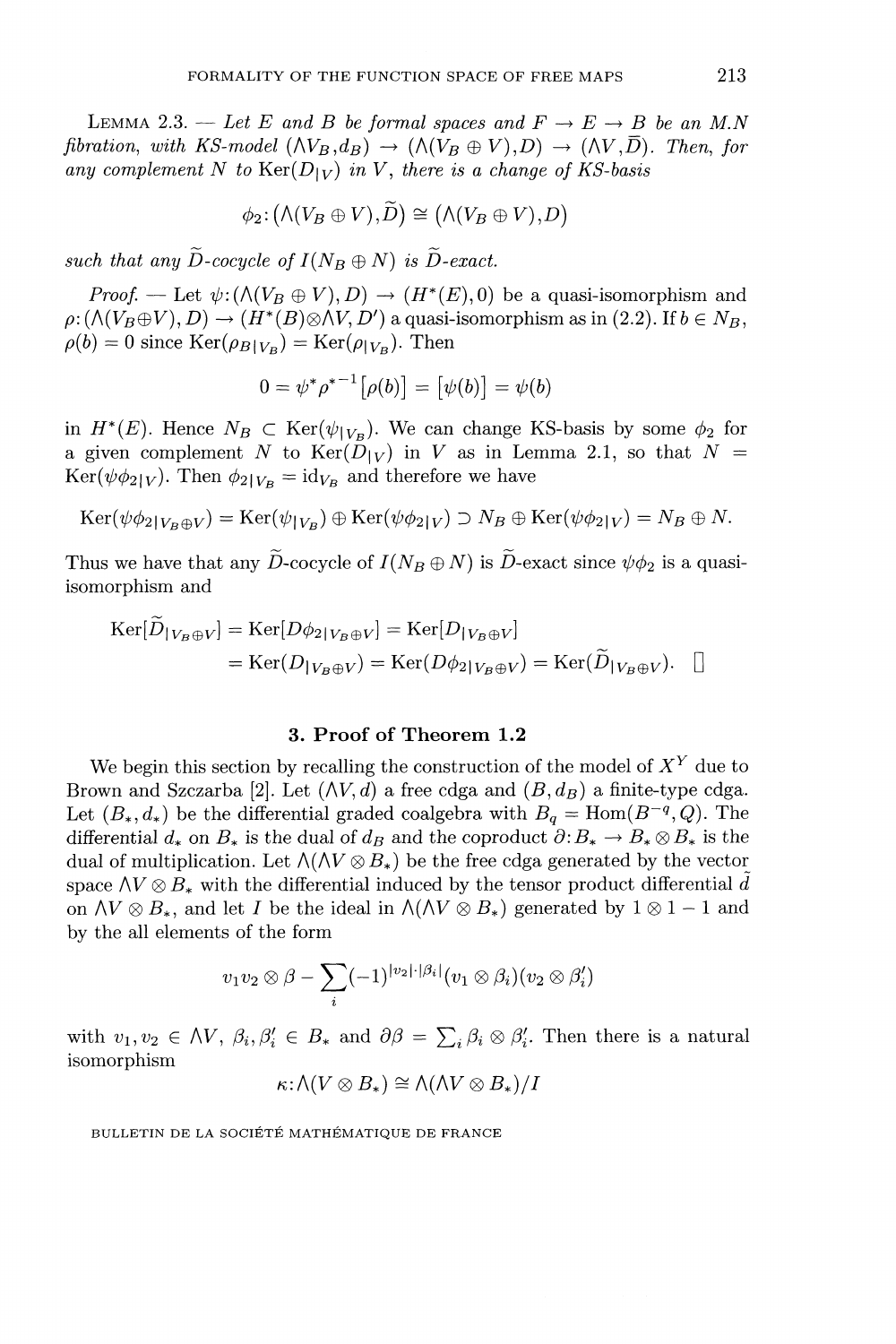as graded algebras, induced by the inclusion  $V\otimes B_* \to \Lambda V\otimes B_*$  (see [2, Thm 3.5]). Note that  $\tilde{d}(I) \subset I$ . Define  $\delta$  on  $\Lambda(V \otimes B_*)$  by  $\delta = \kappa^{-1} \tilde{d} \kappa$ . For example, if  $dv = v_1v_2$  where  $v_1, v_2 \in V$  and  $\partial \beta = \sum_i \beta_i \otimes \beta'_i$  (see [2, p. 6]),

$$
\delta(v \otimes \beta) = \sum_i (-1)^{|v_2| \cdot |\beta_i|} (v_1 \otimes \beta_i) \cdot (v_2 \otimes \beta'_i) + (-1)^{|v|} v \otimes d_*(\beta).
$$

In the following, we suppose that *X* is n-connected and finite-type, with  $M(X) = (NV, d)$  (so that  $V = \bigoplus_{i>n} V^i$ ), and Y is a non rationally contractible finite-type, *q*-dimensional CW complex, where  $q \leq n$ . Let  $\mathcal{M}(Y) = (\Lambda V_Y, d_Y)$ and  $\mathcal{M}_*(Y) = \text{Hom}(\mathcal{M}(Y),Q)$ . Then

$$
(\Lambda(\Lambda V\otimes \mathcal{M}_*(Y)),\tilde{d})/I\cong (\Lambda(V\otimes \mathcal{M}_*(Y)),\delta)\cong (\Lambda W,\delta)\otimes \mathcal{C}\simeq (\Lambda W,\delta),
$$

where  $W \subset V \otimes M_*(Y)$  with

 $W \equiv V \otimes \{\text{the cohomology classes of } d_Y\text{-cocycles}\}\n\cong V \otimes H_*(Y)$ 

as vector spaces and  $\mathcal C$  a contractible cdga. Here a basis of  $W$  is inductively constructed so that  $V \otimes y_* \subset W$  for  $y \in V_Y$  with  $d_Y(y) = 0$  and  $\delta(W) \subset \Lambda W$ (see [2]). According to [2, Thm 1.5], the minimal model of  $X<sup>Y</sup>$  is given by  $\mathcal{M}(X^Y) \cong (\Lambda W, \delta).$ 

Write  $W = V \oplus W_+$ , where  $W_+$ : =  $W \cap (V \otimes M_+(Y))$ . Then a KS-model of the fibration  $(*)$  (see Section 1) for a normal minimal model  $\mathcal{M}(X) = (\Lambda V, d)$  is given as

$$
(**)\qquad \qquad (\wedge V, d)\longrightarrow (\wedge V\otimes \wedge W_+, \delta)\longrightarrow (\wedge W_+, \overline{\delta}),
$$

where  $(\Lambda W, \delta) = (\Lambda V \otimes \Lambda W_+, \delta)$  is minimal but may not be normal. Since (\*) has a section, it is M.N by Lemma 1.1, part 1). Then there is a KS-basis change of (\*\*) that can be given as follows:

$$
(3.1) \qquad \begin{array}{ccc}\n(\land V, d) & \xrightarrow{i} & (\land V \otimes \land W_+, D) \longrightarrow (\land W_+, \overline{D}) \\
\downarrow = & \phi_1 \downarrow \cong & \overline{\phi}_1 \downarrow \cong \\
(\land V, d) & \xrightarrow{\quad} (\land V \otimes \land W_+, \delta) \longrightarrow (\land W_+, \overline{\delta}),\n\end{array}
$$

where  $(\land W, D) = (\land V \otimes \land W_+, D)$  is normal with  $D = \phi_1^{-1}\delta\phi_1$ .

In the following, we suppose that *X* is elliptic (*i.e.*, dim<sub>*Q*</sub>  $V < \infty$ ) and  $X<sup>Y</sup>$  is formal, which implies that  $X$  is formal by Lemma 1.1, part 2). If  $X$  is elliptic, it is known that  $H^*(X)$  is a Poincaré algebra (see [6]). Furthermore, if X is elliptic

TOME  $128 - 2000 - N^{\circ} 2$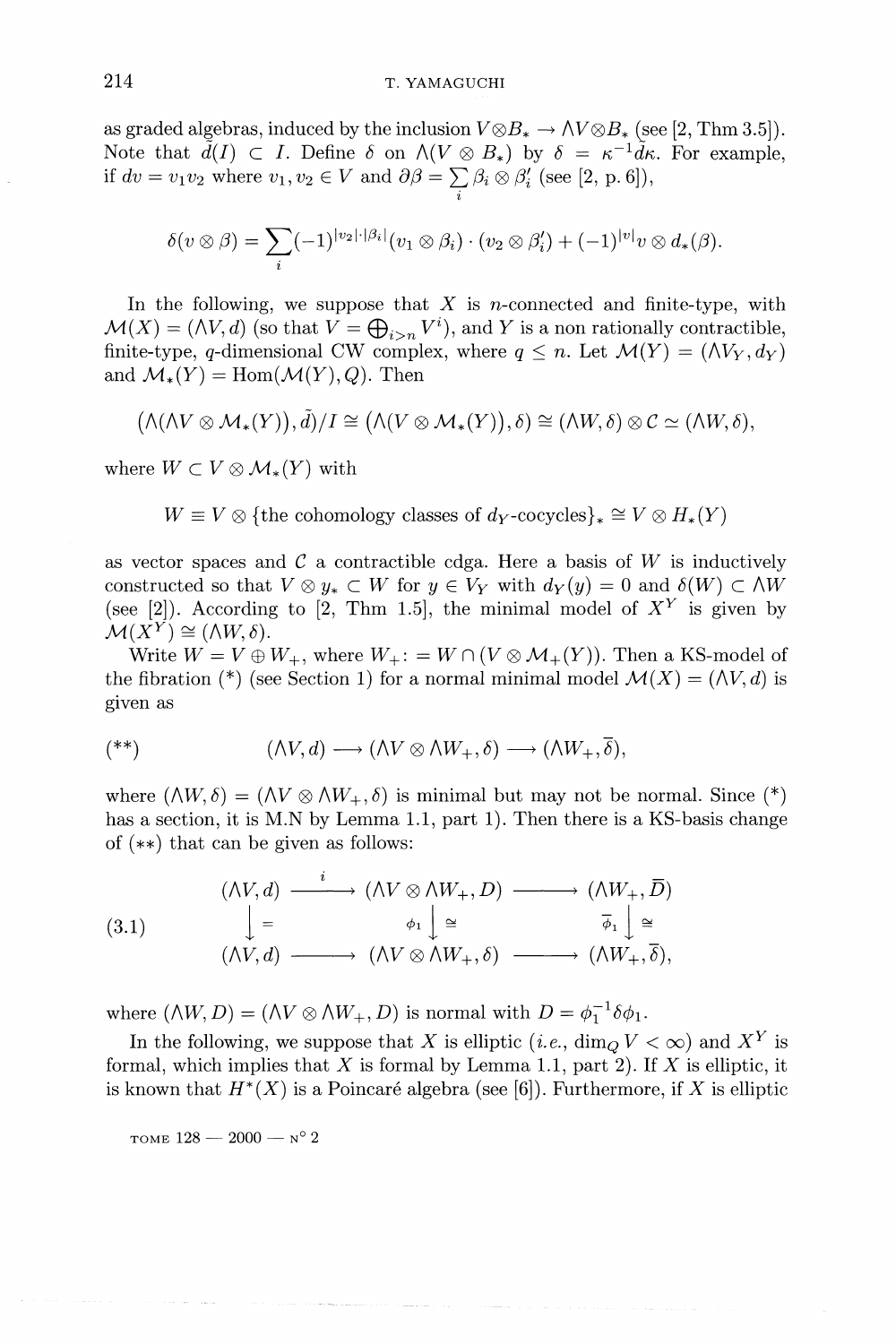and formal, it is known that  $(\Delta V, d)$  is two stage, *i.e.*,  $V = V_0 \oplus V_1$  with  $dV_0 = 0$ and  $dV_1 \subset \Lambda V_0$  (see [5]). Therefore we can put

$$
W_{(0)} = \{V_0 \otimes \mathcal{M}_*(Y)\} \cap W \quad \text{and} \quad W_{(1)} = \{V_1 \otimes \mathcal{M}_*(Y)\} \cap W.
$$

Then  $W = W_{(0)} \oplus W_{(1)}$ ,  $V_0 \subset W_{(0)}$ ,  $V_1 \subset W_{(1)}$ ,  $\delta W_{(0)} = 0$ , and  $\delta W_{(1)} \subset \Lambda W_{(0)}$ . Then  $\phi_{1|\text{Ker}(\delta|W)} = id_{\text{Ker}(\delta|W)}$  and especially  $\phi_{1|W_{(0)}} = id_{W_{(0)}}$ .

For the quasi-isomorphism  $\rho_X: (\wedge V, d) \to (H^*(X),0)$  with  $\text{Ker}(\rho_{X|V}) = V_1$ , there are the push outs:

(3.2)  
\n
$$
\downarrow \rho_X
$$
\n
$$
(H^*(X),0) \longrightarrow (H^*(X) \otimes \Lambda W_+,\delta)
$$
\n
$$
(H^*(X),0) \longrightarrow (H^*(X) \otimes \Lambda W_+,\delta')
$$

and for the KS-basis change  $\phi_2$ :  $(\Lambda V \otimes \Lambda W_+, \widetilde{D}) \cong (\Lambda V \otimes \Lambda W_+, D)$  corresponding to a certain complement N to  $Ker(D_{|V})$  in V as in Lemma 2.1,

(3.3)  
\n
$$
\begin{array}{ccc}\n & (\wedge V, d) & \xrightarrow{i} & (\wedge V \otimes \wedge W_+, \widetilde{D}) \\
\downarrow \rho_X & & \downarrow \bar{\rho} \\
(H^*(X), 0) & \xrightarrow{i'} & (H^*(X) \otimes \wedge W_+, \widetilde{D}'),\n\end{array}
$$

where  $\rho_X$ ,  $\eta$  and  $\tilde{\rho}$  are quasi-isomorphisms.

 $CLAM. - (H^*(X) \otimes \Lambda W_+, \widetilde{D}') \cong (H^*(X) \otimes \Lambda W_+, \delta')$  as cdgas.

*Proof of Claim.* — Since (3.3) is a push out, there is a map  $(\phi_1 \phi_2)'$  such that the following commutes:

(3.4)  
\n
$$
(N V \otimes \Lambda W_+, \widetilde{D}) \xrightarrow{\phi_1 \phi_2} (\Lambda V \otimes \Lambda W_+, \delta)
$$
\n
$$
\downarrow \widetilde{\rho} \qquad \qquad \downarrow \eta
$$
\n
$$
(H^*(X) \otimes \Lambda W_+, \widetilde{D}') \xrightarrow{(\phi_1 \phi_2)'} (H^*(X) \otimes \Lambda W_+, \delta').
$$

On the other hand, since (3.2) is a push out, there is a map  $(\phi_0^{-1}\phi_0^{-1})'$  such that the following commutes:  $\mathcal{L}$  $-1$ <sub>x</sub>-

(3.5)  
\n
$$
(AV \otimes \wedge W_+, \delta) \xrightarrow{\phi_2^{-1} \phi_1^{-1}} (\wedge V \otimes \wedge W_+, \widetilde{D})
$$
\n
$$
\downarrow \eta \qquad \qquad \downarrow \delta
$$
\n
$$
(H^*(X) \otimes \wedge W_+, \delta') \xrightarrow{(\phi_2^{-1} \phi_1^{-1})'} (H^*(X) \otimes \wedge W_+, \widetilde{D}').
$$

Then  $(\phi_2^{-1}\phi_1^{-1})' \circ (\phi_1\phi_2)' = \text{id}$  and  $(\phi_1\phi_2)' \circ (\phi_2^{-1}\phi_1^{-1})' = id$  by universality Hence  $(\phi_1 \phi_2)'$  is an isomorphism in (3.4).  $\Box$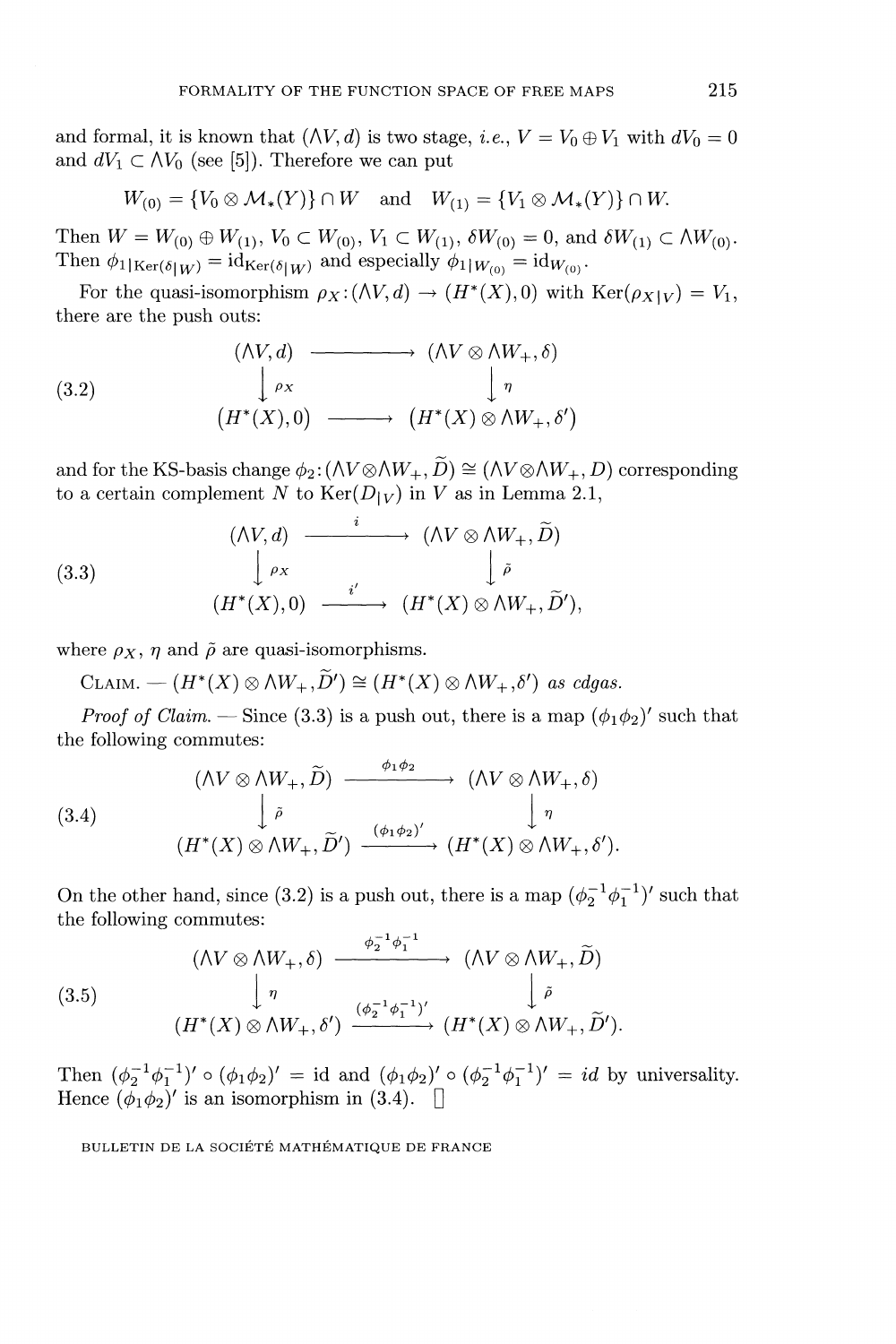#### 216 T. YAMAGUCHI

*Proof of Theorem 1.2.* — The *if* part is obvious since  $\delta = 0$  if  $d = 0$ . The *only if* part is shown as follows. Suppose  $V_1 \neq 0$ . Let  $v = v_i$  be a non-zero basis element in a basis  $\{v_i\}_{i \in I}$  of  $V_1$ , where  $i = \max\{j \in I; |v_i| = |v|\}$ , and let y be a non-zero basis element of  $V_Y$  with  $d_Y(y) = 0$  for  $\mathcal{M}(Y) = (\Lambda V_Y, d_Y)$ . Such an element *y* surely exists since *Y* is not rationally contractible and since  $V_Y$  has a well-ordered basis  $\{y_i\}_i$  such that  $d_Y(y_i) \in \Lambda(V_{Y\leq i})$ . Then we can regard  $v \otimes y_*$  as a basis element of  $W_{(1)}$  with the index k of the basis for some k and  $\{v_i \otimes y_*\}_{i \leq i} \subset W_{\leq k}$  from the construction of W.

Suppose  $\delta(v \otimes y_*) = \delta(\chi)$  for some  $\chi \in \Lambda W_{\leq k}$ . We can uniquely write

$$
\chi = \sum_{j
$$

for  $\theta_j \in \Lambda V_{\leq i}$  and  $\mu \notin \Lambda V \otimes (V \otimes y_*)$ . Then

$$
0 = \delta(v \otimes y_*) - \delta \chi = \kappa^{-1} \tilde{d} \kappa((v - \theta) \otimes y_*) = \kappa^{-1} (d(v - \theta) \otimes y_*)
$$

for  $\theta = \sum_{i < i} \theta_i v_j$  and  $\delta(\mu) = 0$  since

(a)  $\tilde{d}(V \otimes z_*) \subset \Lambda V \cdot (V \otimes z_*)$  for any  $z \in V_Y$ , since  $d_*(z_*) = z_* \circ d_Y = 0$  due to the decomposability of  $d<sub>Y</sub>$ , and

(b)  $\tilde{d}(V \otimes z_*) \subset \Lambda V \cdot (V \otimes (\Lambda^{>1}V_Y)_*) \oplus \Lambda V \cdot \Lambda^{>1}(V \otimes M_+(Y))$  for any  $z \in \Lambda^{>1}V_v$ .

Since the derivation ( $\partial_y u_k : \Delta V \to \Delta W$  is injective,  $d(v) = d(\theta)$  for  $\theta \in \Delta V_{\leq i}$ , which contradicts the normality of  $(\Lambda V, d)$ . Thus  $\delta(v \otimes y_*)$  is not cohomologus to zero.

We see therefore

$$
\phi_1(v\otimes y_*)=v\otimes y_*
$$

in (3.1) from the definition of change of KS-basis in the proof of Lemma 1.1 (1). Also

$$
D(v\otimes y_*)=\phi_1^{-1}\delta\phi_1(v\otimes y_*)=\phi_1^{-1}\delta(v\otimes y_*)=\delta(v\otimes y_*)\neq 0
$$

since  $\delta(W_{(1)}) \subset \Lambda W_{(0)}$  and  $\phi_{1|W_{(0)}} = \mathrm{id}_{W_{(0)}}$ . Hence  $v \otimes y_* \notin \mathrm{Ker}(D_{|W})$ . Then, from Lemma 2.1, we can change KS-basis  $\phi_2: (\wedge W, \widetilde{D}) \cong (\wedge W, D)$ , so that any  $\widetilde{D}$ -cocycle of  $I(N)$  is  $\widetilde{D}$ -exact, for some subspace N of  $W_{(1)} \cap W_+$  with  $v \otimes y_* \in N$ . We fix a particular *N.*

Let  $[w]$  be the fundamental class of  $H^*(X)$ . Then  $[w] \cdot (v \otimes y_*)$  is a  $\delta'$ -cocycle of  $H^*(X) \otimes \Lambda W_+$ . In fact, if  $dv = \sum_i a_i v_{i_1} \cdots v_{i_{n_i}}$  for  $v_i \in V_0$  and  $a_i \in Q$ ,

$$
\delta'([w] \cdot (v \otimes y_*) ) = [w] \cdot (\rho_X \otimes 1) \delta(v \otimes y_*)
$$
  
= 
$$
\sum_{i} \sum_{1 \leq j \leq n_i} \pm a_i [w v_{i_1} \cdots \hat{v}_{i_j} \cdots v_{i_{n_i}}] \cdot (v_{i_j} \otimes y_*)
$$

must be zero since the degree of  $wv_{i_1}\cdots v_{i_j}\cdots v_{i_n}$  is always greater than the formal dimension of *X.*

TOME  $128 - 2000 - y^{\circ}2$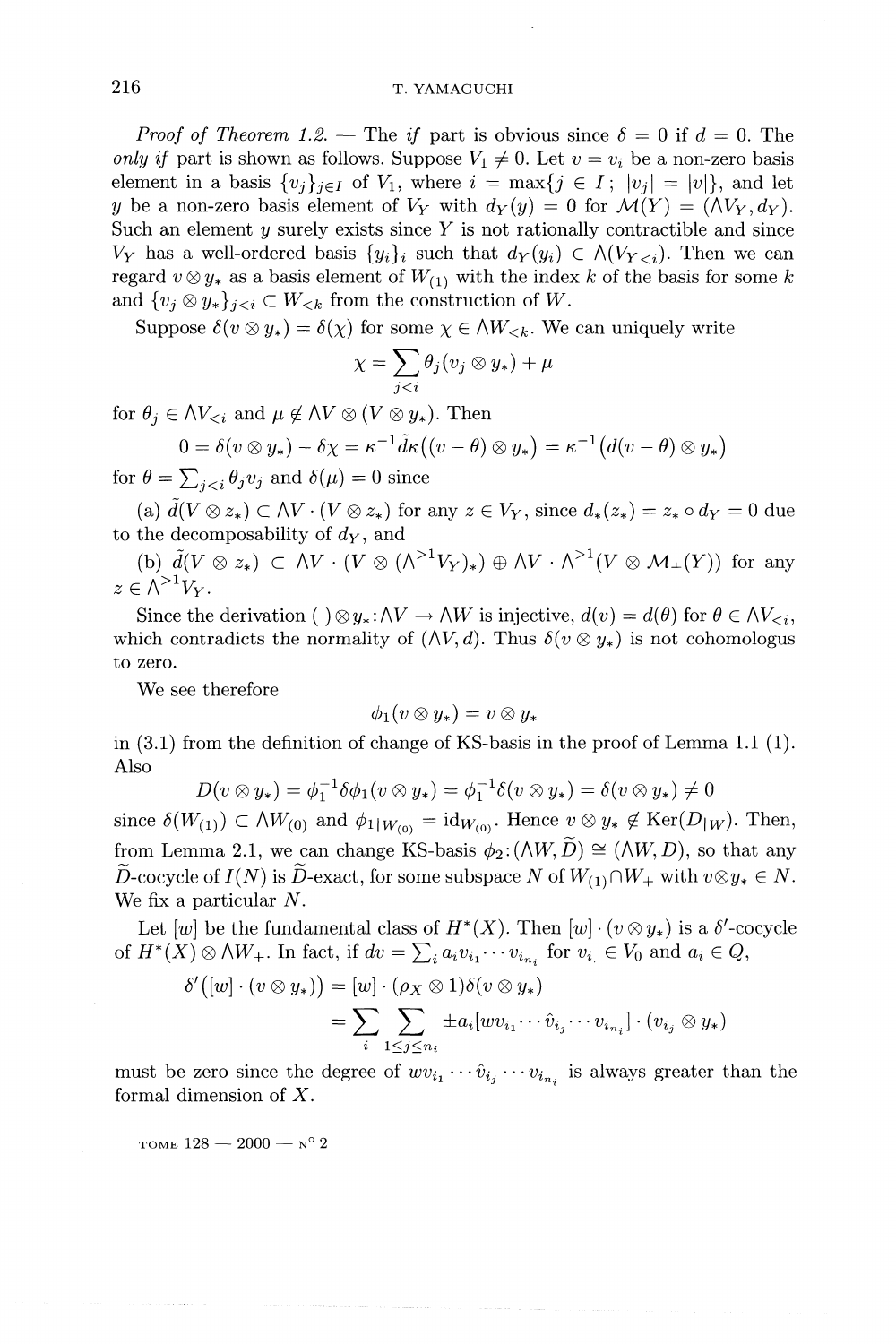Let  $\phi_2 (v \otimes y_*) = v \otimes y_* + c$  with *c* a D-cocycle. Since  $\phi_{1|W_{(0)}} = id_{W_{(0)}},$  we obtain

$$
0 = Dc = \phi_1^{-1} \delta \phi_1(c) = \delta \phi_1(c),
$$

*i.e.*,  $\phi_1(c)$  is a  $\delta$ -cocycle. Then  $[w](v \otimes y_* + \phi_1(c))$  is a  $\delta'$ -cocycle but cannot be  $\delta'$ -exact since  $v \otimes y_* + \phi_1(c)$  contains a non-zero element of  $W_{(1)} \cap W_+$  due to the definition of change of KS-basis and since

(a)  $\delta'(W_+) \subset H^*(X) \otimes (W_{(0)} \cap W_+),$  and

(b)  $\delta'(\Lambda^{>1}W_+) \subset H^*(X) \otimes \Lambda^{>1}W_+.$ 

Then, according to the Claim above,  $[w](v \otimes y_*)$  is a non-exact  $\widetilde{D}'$ -cocycle, since

$$
(\phi_1 \phi_2)'([w](v \otimes y_*) = [w](\phi_1(v \otimes y_*) + \phi_1(c)) = [w]((v \otimes y_*) + \phi_1(c))
$$

in (3.4). Since  $\tilde{\rho}$  is a quasi-isomorphism in (3.3), there exists a non-exact Dcocycle  $w \cdot (v \otimes y_*) + \xi$  in  $\Delta W$ , such that  $\tilde{\rho}(\xi) = 0$ . Since

$$
Ker(\tilde{\rho}_{|V\oplus W_{+}})=Ker(\rho_{X|V\oplus W_{+}})=V_{1},
$$

we obtain that  $\xi \in I(V_1)$  and thus  $w \cdot (v \otimes y_*) + \xi \in I(V_1 \oplus N)$ . This contradicts Lemma 2.3. Hence  $V_1 = 0$ .

Since dim<sub>Q</sub>  $H^*(X) < \infty$ , this means  $V_0 = V^{\text{odd}}_0$  and  $H^*(X) = \Lambda(V^{\text{odd}}_0)$ , *i.e., X* has the rational homotopy type of a product of odd dimensional spheres if  $V_0 \neq 0$  and is rationally contractible if  $V_0 = 0$ .

#### BIBLIOGRAPHIE

- [1] BAUES (H.J.). — *Algebraic homotopy. —* Cambridge Studies in Advanced Mathematics, **15,** 1988.
- [2] BROWN (E.H.), SZCZARBA (R.H.). — *On the rational homotopy type of function spaces,* preprint, 1997.
- [3] DELIGNE(R), GRIFFITHS (P.), MORGAN (J.), SULLIVAN (D.). — *The real homotopy theory of Kaehler manifolds,* Invent. Math., t. **29,** 1975, p. 245-274.
- [4] DUPONT(N.), VIGUE-POIRRIER (M.). — *Formalite des espaces de lacets libres,* Bull. Soc. Math. France, t. **126,** 1998, p. 141-148.